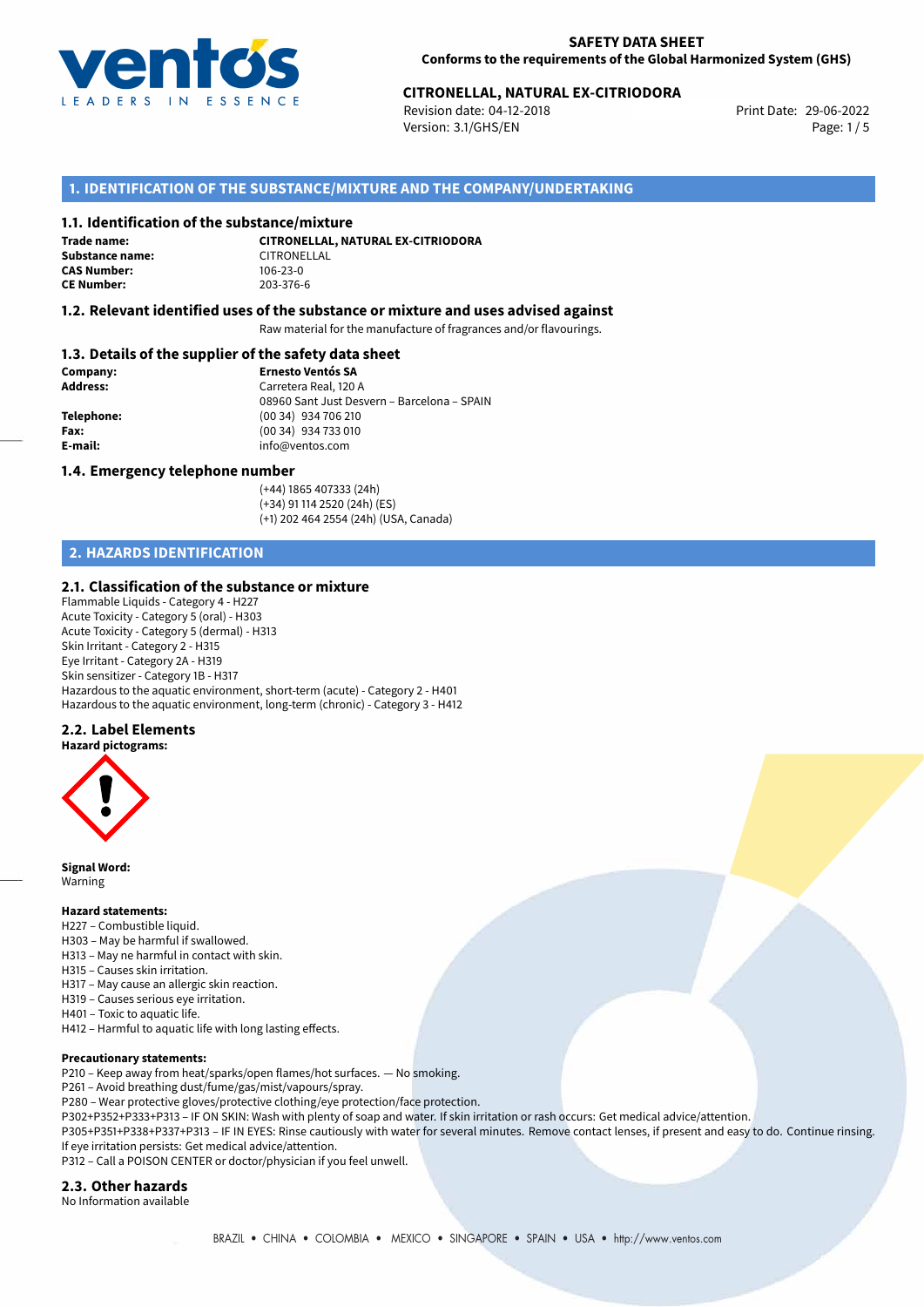

## 29-06-2022 **CITRONELLAL, NATURAL EX-CITRIODORA**

Revision date: 04-12-2018 Version: 3.1/GHS/EN Page: 2 / 5

## **3. COMPOSITION/INFORMATION ON INGREDIENTS**

#### **3.1. Substances**

| Chemical name: | CITRONELLAL    |
|----------------|----------------|
| CAS number: l  | $106 - 23 - 0$ |
| EC number: l   | 203-376-6      |

#### **Hazardous constituents:**

| <b>Chemical Name</b> | % (w/w)   | CAS No<br><b>EC No</b> | <b>Classification according to GHS</b>                                                                                                                                                                                                                                                                                                                                                                               |
|----------------------|-----------|------------------------|----------------------------------------------------------------------------------------------------------------------------------------------------------------------------------------------------------------------------------------------------------------------------------------------------------------------------------------------------------------------------------------------------------------------|
| CITRONELLAL          | $\geq$ 50 | 106-23-0<br>203-376-6  | Flammable Liquids - Category 4 - H227<br>Acute Toxicity - Category 5 (oral) - H303<br>Acute Toxicity - Category 5 (dermal) - H313<br>Skin Irritant - Category 2 - H315<br>Eye Irritant - Category 2A - H319<br>Skin sensitizer - Category 1B - H317<br>Hazardous to the aquatic environment, short-term (acute) - Category 2 - H401<br>Hazardous to the aquatic environment, long-term (chronic) - Category 3 - H412 |

[See the full text of the hazard statements in section 16.](#page-4-0)

## **3.2. Mixtures**

## Not applicable.

## **4. FIRST-AID MEASURES**

#### **4.1. Description of necessary first aid measures**

| In case of contact with eyes, rinse immediately with plenty of water for at least 15 minutes and seek medical advice. |
|-----------------------------------------------------------------------------------------------------------------------|
|                                                                                                                       |
|                                                                                                                       |
|                                                                                                                       |
|                                                                                                                       |
|                                                                                                                       |
|                                                                                                                       |

## **4.2. Most important symptoms and effects, both acute and delayed**

No information available.

## **4.3. Indication of any immediate medical attention and special treatment needed**

No information available.

## **5. FIRE-FIGHTING MEASURES**

#### **5.1. Extinguishing Media**

Water spray, carbon dioxide, dry chemical powder or appropriate foam. For safety reasons do not use full water jet.

#### **5.2. Special hazards arising from the substance or mixture**

Known or Anticipated Hazardous Products of Combustion: Emits toxic fumes under fire conditions.

#### **5.3. Advice for firefighters**

High temperatures can lead to high pressures inside closed containers. Avoid inhalation of vapors that are created. Use appropriate respiratory protection. Do not allow spillage of fire to be poured into drains or watercourses. Wear self-contained breathing apparatus and protective clothing.

#### **6. ACCIDENTAL RELEASE MEASURES**

#### **6.1. Personal precautions, protective equipment and emergency procedures**

Evacuate surronding areas. Ensure adequate ventilation. Keep unnecessary and unprotected personnel from entering. Do not breathe vapor/spray. Avoid contact with skin and eyes. Information regarding personal protective measures: see section 8.

#### **6.2. Environmental precautions**

To avoid possible contamination of the environment, do not discharge into any drains, surface waters or groundwaters.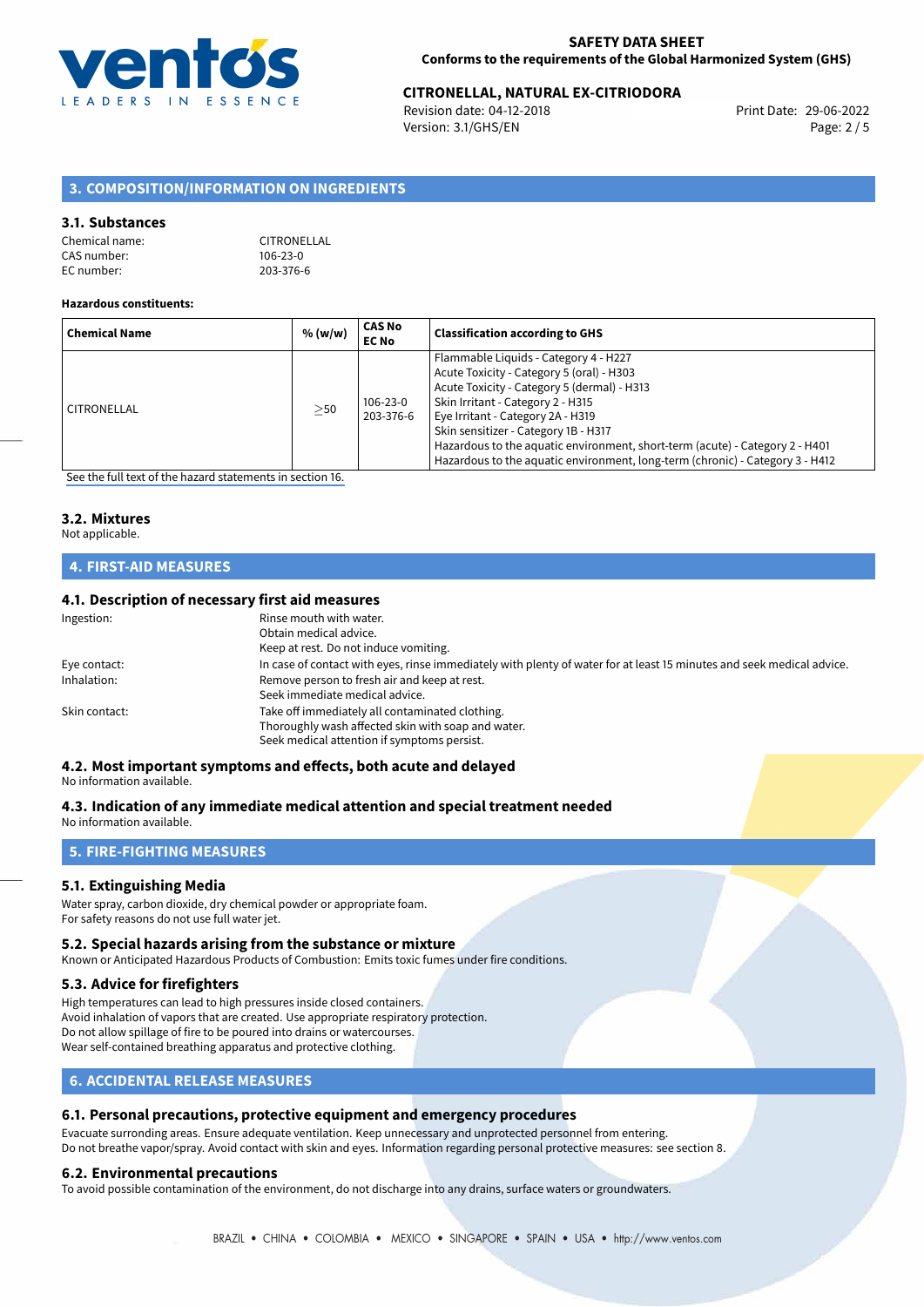

# 29-06-2022 **CITRONELLAL, NATURAL EX-CITRIODORA**

Revision date: 04-12-2018 Version: 3.1/GHS/EN Page: 3 / 5

### **6.3. Methods and materials for containment and cleaning up**

Cover with an inert, inorganic, non-combustible absorbent material (e.g. dry-lime, sand, soda ash). Place in covered containers using non-sparking tools and transport outdoors. Avoid open flames or sources of ignition (e.g. pilot lights on gas hot water heater). Ventilate area and wash spill site after material pickup is complete.

#### **6.4. Reference to other sections**

Information regarding exposure controls, personal protection and disposal considerations can be found in sections 8 and 13.

#### **7. HANDLING AND STORAGE**

#### **7.1. Precautions for safe handling**

Do not store or handle this material near food or drinking water. Do not smoke. Avoid contact with the eyes, skin and clothing. Wear protective clothing and use glasses. Observe the rules of safety and hygiene at work. Keep in the original container or an alternative made from a compatible material.

#### **7.2. Conditions for safe storage, including any incompatibilities**

Store in tightly closed and preferably full containers in a cool, dry and ventilated area, protected from light. Keep away from sources of ignition (e.g. hot surfaces, sparks, flame and static discharges). Keep away from incompatible materials (see section 10).

#### **7.3. Specific end use(s)**

No information available.

#### **8. EXPOSURE CONTROLS AND PERSONAL PROTECTION**

#### **8.1. Control parameters**

Components with occupational exposure limits: None known.

#### **8.2. Exposure controls**

Measures should be taken to prevent materials from being splashed into the body. Provide adequate ventilation, according to the conditions of use. Use a mechanical exhaust if required.

#### **8.3. Individual protection measures, such as personal protective equipment**

| Eye/Face protection:             | Chemical safety goggles are recommended. Wash contaminated goggles before reuse.                                                            |  |  |
|----------------------------------|---------------------------------------------------------------------------------------------------------------------------------------------|--|--|
| Hand Protection:                 | Chemical-resistant gloves are recommended. Wash contaminated gloves before reuse.                                                           |  |  |
| Body protection:                 | Personal protective equipment for the body should be selected based on the task being performed and the risks<br>involved.                  |  |  |
| Respiratory Protection:          | In case of insufficient ventilation, use suitable respiratory equipment.                                                                    |  |  |
| Environmental exposure controls: | Emissions from ventilation or process equipment should be checked to ensure they comply with environmental<br>protection legislation.       |  |  |
|                                  | In some cases, filters or engineering modifications to the process equipment will be necessary to reduce emissions to<br>acceptable levels. |  |  |

## **9. PHYSICAL AND CHEMICAL PROPERTIES**

#### **9.1. Information on basic physical and chemical properties**

| Appearance:                         | Liguid                    |
|-------------------------------------|---------------------------|
| Colour:                             | Conforms to standard      |
| Odour:                              | Conforms to standard      |
| Odour theshold:                     | Not determined            |
| pH:                                 | Not determined            |
| Melting point/freezing point:       | Not determined            |
| Boling point/boiling range:         | 206                       |
| Flash point:                        | 77 °C                     |
| Evaporation rate:                   | Not determined            |
| Flammability:                       | Not determined            |
| Lower flammability/Explosive limit: | Not determined            |
| Upper flammability/Explosive limit: | Not determined            |
| Vapour pressure:                    | Not determined            |
| Vapour Density:                     | Not determined            |
| Density:                            | $0,852-0,862$ g/mL (20°C) |
| Relative density:                   | $0,852 - 0,862$ (20°C)    |
| Water solubility:                   | <b>INSOLUBLE IN WATER</b> |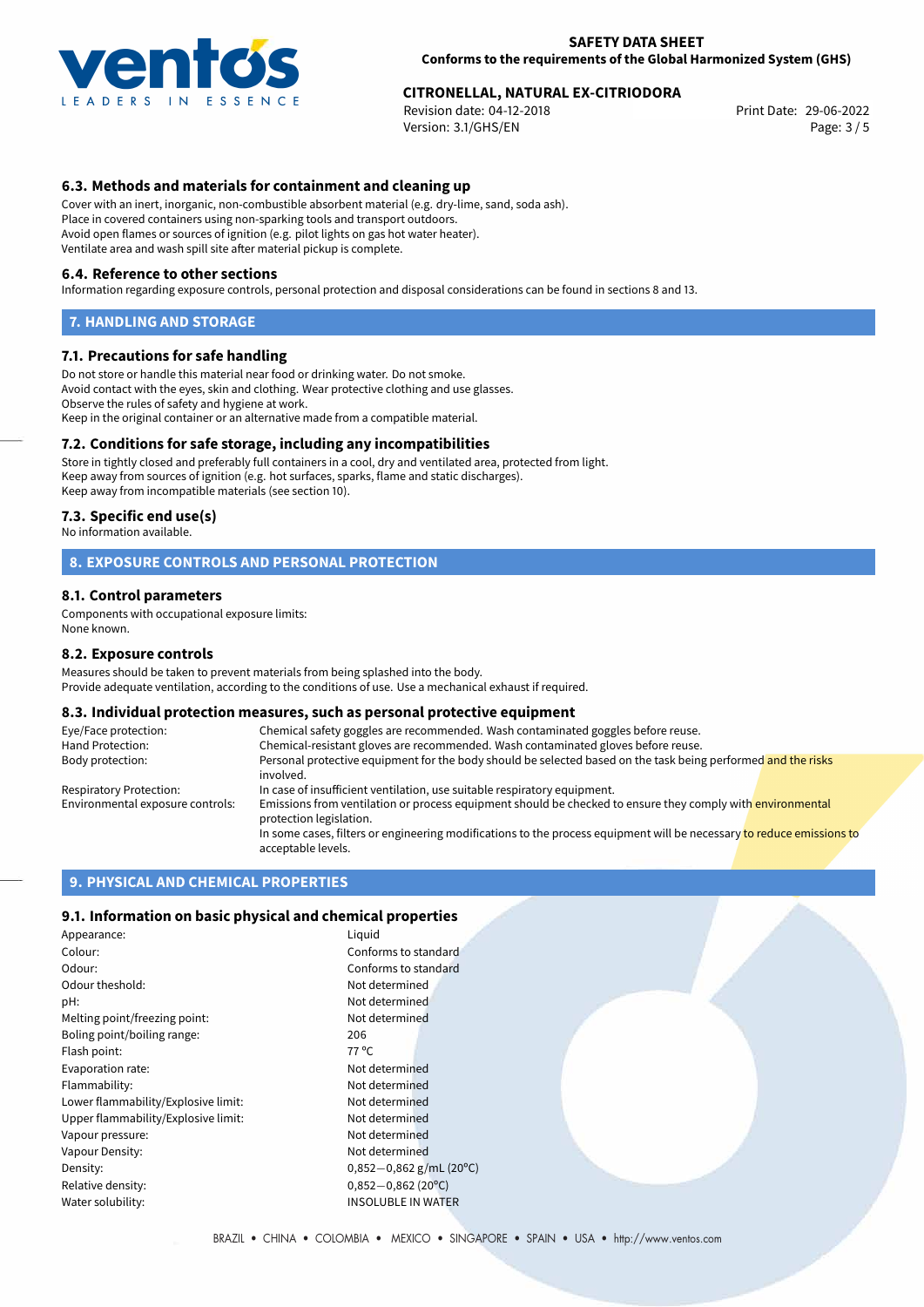

# 29-06-2022 **CITRONELLAL, NATURAL EX-CITRIODORA**

Revision date: 04-12-2018 Version: 3.1/GHS/EN Page: 4 / 5

Solubility in other solvents: SOLUBLE IN ETHANOL, 1:5 IN ETHANOL 70°, SLIGHTLY SOLUBLE IN PROPYLENE GLYCOL. Partition coefficient n-octanol/water: Not determined Auto-ignition temperature: Not determined Decomposition temperature: Not determined Viscosity, dynamic: Not determined Viscosity, kinematic: Not determined Explosive properties: Not determined Oxidising properties: Not determined

## **10. STABILITY AND REACTIVITY**

#### **10.1. Reactivity**

No hazardous reactions if stored and handled as prescribed/indicated.

#### **10.2. Chemical stability**

The product is stable if stored and handled as prescribed/indicated.

#### **10.3. Possibility of hazardous reactions**

No hazardous reactions if stored and handled as prescribed/indicated.

#### **10.4. Conditions to Avoid**

Conditions to Avoid: Excessive heat, flame or other ignition sources.

#### **10.5. Incompatible materials**

Avoid contact with strong acids and bases and oxidizing agents.

#### **10.6. Hazardous decomposition products**

During combustion may form carbon monoxide and unidentified organic compounds.

## **11. TOXICOLOGICAL INFORMATION**

| <b>Acute toxicity</b>             | May be harmful if swallowed. May ne harmful in contact with skin.         |  |
|-----------------------------------|---------------------------------------------------------------------------|--|
| <b>Skin corrosion/irritation</b>  | Causes skin irritation.                                                   |  |
| Serious eye damage/irritation     | Causes serious eye irritation.                                            |  |
| Respiratory or skin sensitisation | May cause an allergic skin reaction.                                      |  |
| Germ cell mutagenicity            | Based on the data available, the criteria for classification are not met. |  |
| Carcinogenicity                   | Based on the data available, the criteria for classification are not met. |  |
| <b>Reproductive toxicity</b>      | Based on the data available, the criteria for classification are not met. |  |
| <b>STOT-single exposure</b>       | Based on the data available, the criteria for classification are not met. |  |
| <b>STOT-repeated exposure</b>     | Based on the data available, the criteria for classification are not met. |  |
| <b>Aspiration hazard</b>          | Based on the data available, the criteria for classification are not met. |  |

## **12. ECOLOGICAL INFORMATION**

#### **12.1. Toxicity**

**Assessment:**

Toxic to aquatic life. Harmful to aquatic life with long lasting effects. **Experimental/calculated data:** No information available.

## **12.2. Degradability**

No information available.

#### **12.3. Bioaccumulative potential**

No information available.

## **12.4. Soil mobility**

No information available.

## **12.5. Other adverse effects**

See also sections 6, 7, 13 and 15 Do not allow to get into waste water or waterways.